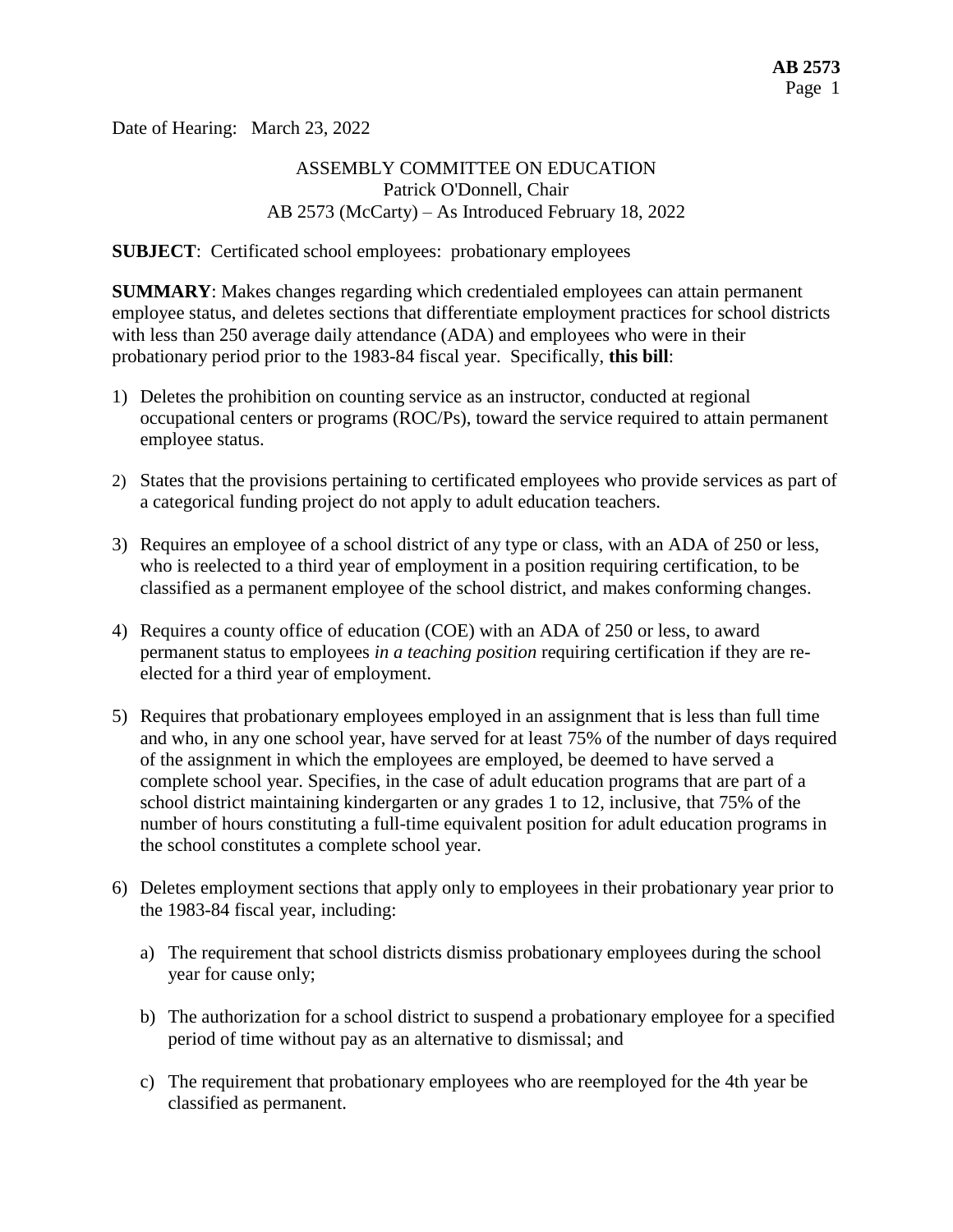- 7) Deletes the dismissal process for probationary employees of a school district with an ADA of less than 250 students, which includes the following provisions, among others:
	- a) The requirement that a dismissal hearing be conducted by an administrative law judge (ALJ); and
	- b) The requirement that an ALJ make a recommendation to the school board and the final dismissal decision be made by the school board.

**FISCAL EFFECT:** This bill is keyed non-fiscal.

# **EXISTING LAW**:

- 1) Specifies that if the ADA of the schools and classes maintained by a county superintendent of schools is 250 or more, each person who, after being employed for two complete consecutive school years by the superintendent in a teaching position in those schools or classes requiring certification and whose salary is paid from the county school service fund, is re-elected for the next succeeding school year, shall be classified as a permanent employee. (Education Code (EC) 1296)
- 2) Requires a probationary employee who, in any one school year, has served for at least 75% of the number of days the regular schools of the district in which he is employed are maintained to be deemed to have served a complete school year. In case of evening schools, 75% of the number of days the evening schools of the district are in session shall be deemed a complete school year. (EC 44908)
- 3) Authorizes the governing board of any school district to employ persons possessing an appropriate credential as certificated employees in programs and projects to perform services conducted under contract with public or private agencies, or categorically funded projects which are not required by federal or state statutes. The terms and conditions under which such persons are employed must be mutually agreed upon by the employee and the governing board and such agreement must be in writing. Service may not be included in computing the service required as a prerequisite to attainment of, or eligibility to, classification as a permanent employee unless such person has served for at least 75% of the number of days the regular schools of the district by which he is employed are maintained and such person is subsequently employed as a probationary employee in a position requiring certification qualifications. (EC 44909)
- 4) Specifies that service by a person as an instructor in classes conducted at ROC/Ps may not be included in computing the service required as a prerequisite to attainment of, or eligibility to, classification as a permanent employee of a school district. (EC 44910)
- 5) Specifies that every employee of a school district of any type or class having an ADA of 250 or more who, after having been employed by the district for two complete consecutive school years in a position or positions requiring certification qualifications, is reelected for the next succeeding school year to a position requiring certification qualifications shall, at the commencement of the succeeding school year, be classified as and become a permanent employee of the district. (EC 44929.21)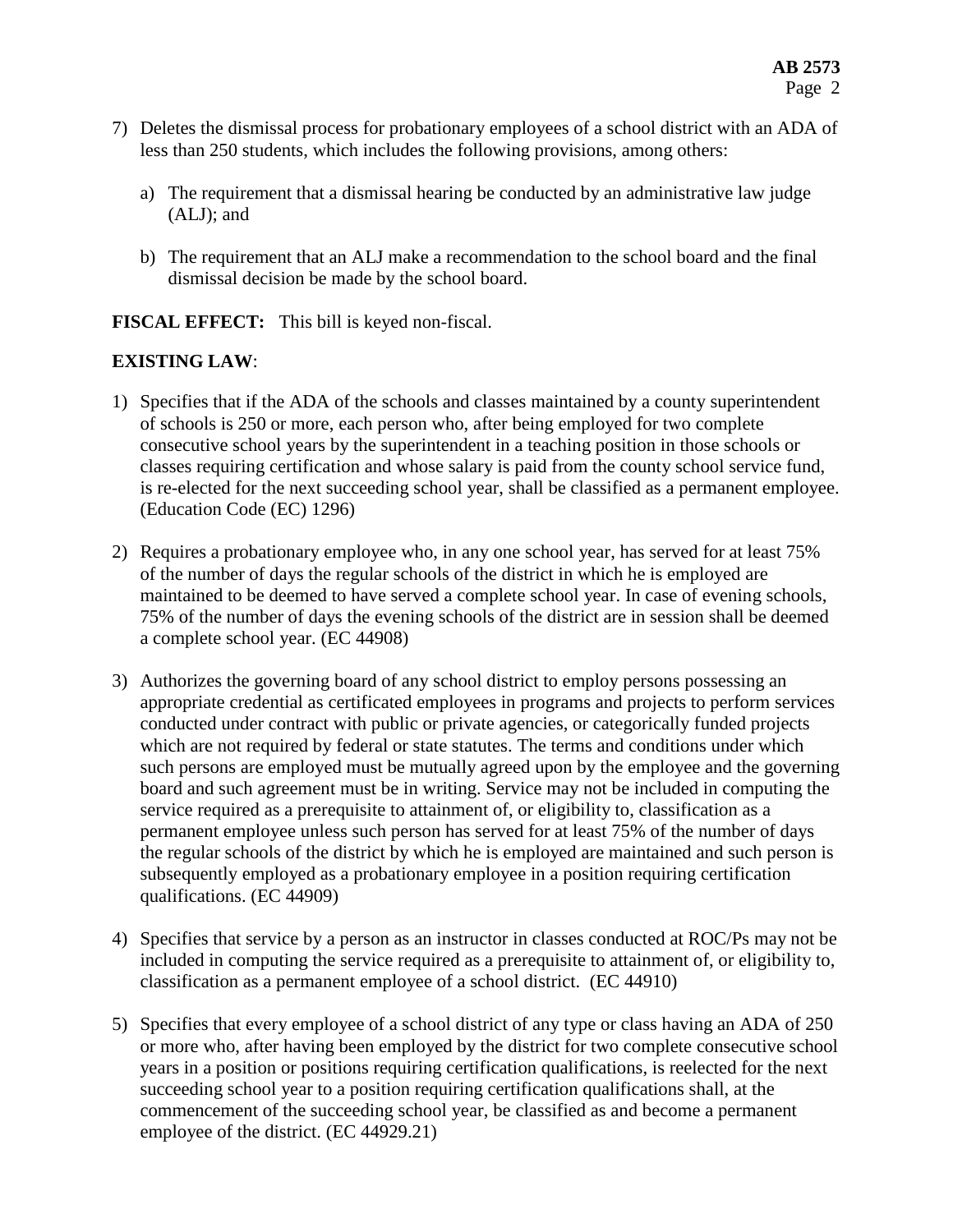- 6) Specifies that the governing board of a school district of any type or class having an ADA of less than 250 pupils may classify as a permanent employee of the district any employee who, after having been employed by the school district for three complete consecutive school years in a position or positions requiring certification qualifications, is reelected for the next succeeding school year to a position requiring certification qualifications. (EC 44929.23)
- 7) Requires governing boards of school districts to dismiss probationary employees during the school year for cause only, in the case of permanent employees whose probationary period commenced prior to the 1983–84 fiscal year or who are employed in a school district having an ADA of less than 250 pupils. Authorizes the governing board to suspend a probationary employee for a specified period of time without pay as an alternative to dismissal for employees whose probationary period commenced prior to the 1983–84 fiscal year. (EC 44948)
- 8) Specifies the governing board of any school district having an ADA of less than 250 may elect to dismiss probationary employees during the school year pursuant to the provisions of Section 44948.3. (EC 44948.2)
- 9) Authorizes first and second year probationary employees to be dismissed during the school year for unsatisfactory performance or for cause, and specifies that this applies only to probationary employees whose probationary period commenced during the 1983–84 fiscal year or any fiscal year thereafter, and does not apply to probationary employees in a school district having an ADA of less than 250 pupils. (EC 44948.3)
- 10) Specifies a dismissal process for probationary employees of a school district with an ADA of less than 250 students and whose probationary period commenced prior to the 1983-84 fiscal year, which includes the following provisions, among others:
	- a) The dismissal hearing shall be conducted by an ALJ; and
	- b) The ALJ shall make a recommendation to the school board and the final dismissal decision shall be made by the school board. (EC 44948.5)
- 11) Specifies that a person employed in an administrative or supervisory position requiring certification qualifications upon completing a probationary period, including any time served as a classroom teacher, in the same district, shall, in a district having an ADA of 250 or more pupils, be classified as and become a permanent employee as a classroom teacher. In a district having an ADA of less than 250 pupils, he or she may be so classified. (EC 44897)
- 12) Specifies each person employed by a county superintendent of schools in a position requiring certification qualifications, except employees included in the civil service system or in any merit system, or any person who holds an office by virtue of an election conducted under the Elections Code or the Education Code, and whose salary is paid from the county school service fund, has the same right with respect to leaves of absence, sick leave, and bereavement leave as a person employed by a school district or a community college district in a position requiring certification qualifications. (EC 1294)
- 13) Authorizes a county superintendent of schools to enter into contracts of employment with persons employed by him in positions requiring certification qualifications for periods of not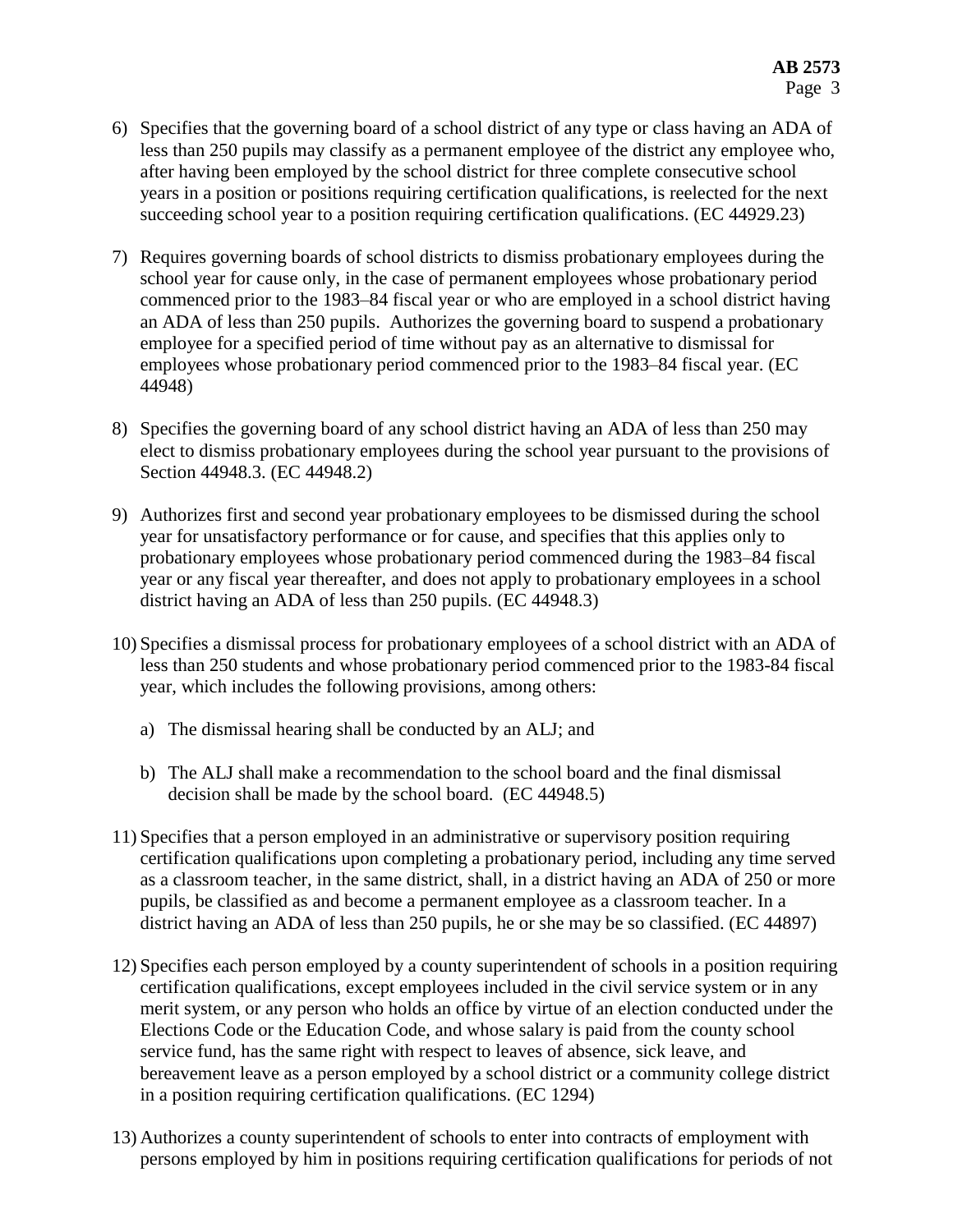to exceed the end of the school year in which the term for which the county superintendent of schools was elected or appointed expires, and in no event for more than four years and six months. (EC 1293)

## **COMMENTS**:

*Need for the bill.* According to the author, "All students deserve to be taught by an experienced, high quality educator with a vested interest in the school community. However, current law denies adult education teachers, career technical education teachers, and teachers at small districts and county offices of education from the opportunity to obtain permanent status. By giving *all* certificated employees a pathway to permanent status, AB 2573 will give qualified teachers the job security they deserve and ensure that experienced educators are not dismissed unfairly."

*What does this bill do?* This bill makes four substantive changes regarding which credentialed employees can attain permanent employee status. The bill requires the following groups to attain permanent employee status after completing a probationary period:

- 1) Adult education teachers;
- 2) School district ROC/P instructors;
- 3) Certificated employees at school districts with an ADA of 250 or less; and
- 4) Certificated employees in a teaching position at COEs with an ADA of 250 or less.

Further, the bill makes changes to code sections that differentiate employment practices for school districts with less than 250 ADA and employees who were in their probationary period prior to the 1983-84 fiscal year.

*What protections does "permanent employee" status offer to these employees*? "Permanent employee" status guarantees the specific employees listed in the bill due process rights if they are dismissed. In the case of dismissal, "permanent employee" status allows employees to request a hearing before a Commission on Professional Competence to decide whether their dismissal was appropriate. Further, a "permanent employee" has the right to request a hearing during a reduction in force.

*ROC/P teachers*. This bill eliminates the prohibition on service as an ROC/P teacher as counting toward attaining permanent employee status. With the implementation of the Local Control Funding Formula (LCFF), ROC/Ps no longer receive categorical program funding. Instead, funding for ROC/Ps has been rolled into the funding that is allocated via the LCFF. Generally, ROC/P teachers have not be given permanent employee status due to the volatile nature of ROC/P funding and industry changes regarding specific courses offered through those programs.

The 2018-19 state budget provided \$150 million in ongoing funding to the Career Technical Education Incentive Grant (CTEIG) program at the California Department of Education (CDE), and an additional \$150 million for the K-12 component of the Strong Workforce Program through the Chancellor of the Community Colleges. In 2021, the annual funding for CTEIG was increased to \$300 million, for a total allocation of \$450 million between the two programs. Prior to the adoption of the LCFF funding model, CTE programs were funded at up to \$500 million per year to meet the needs of students.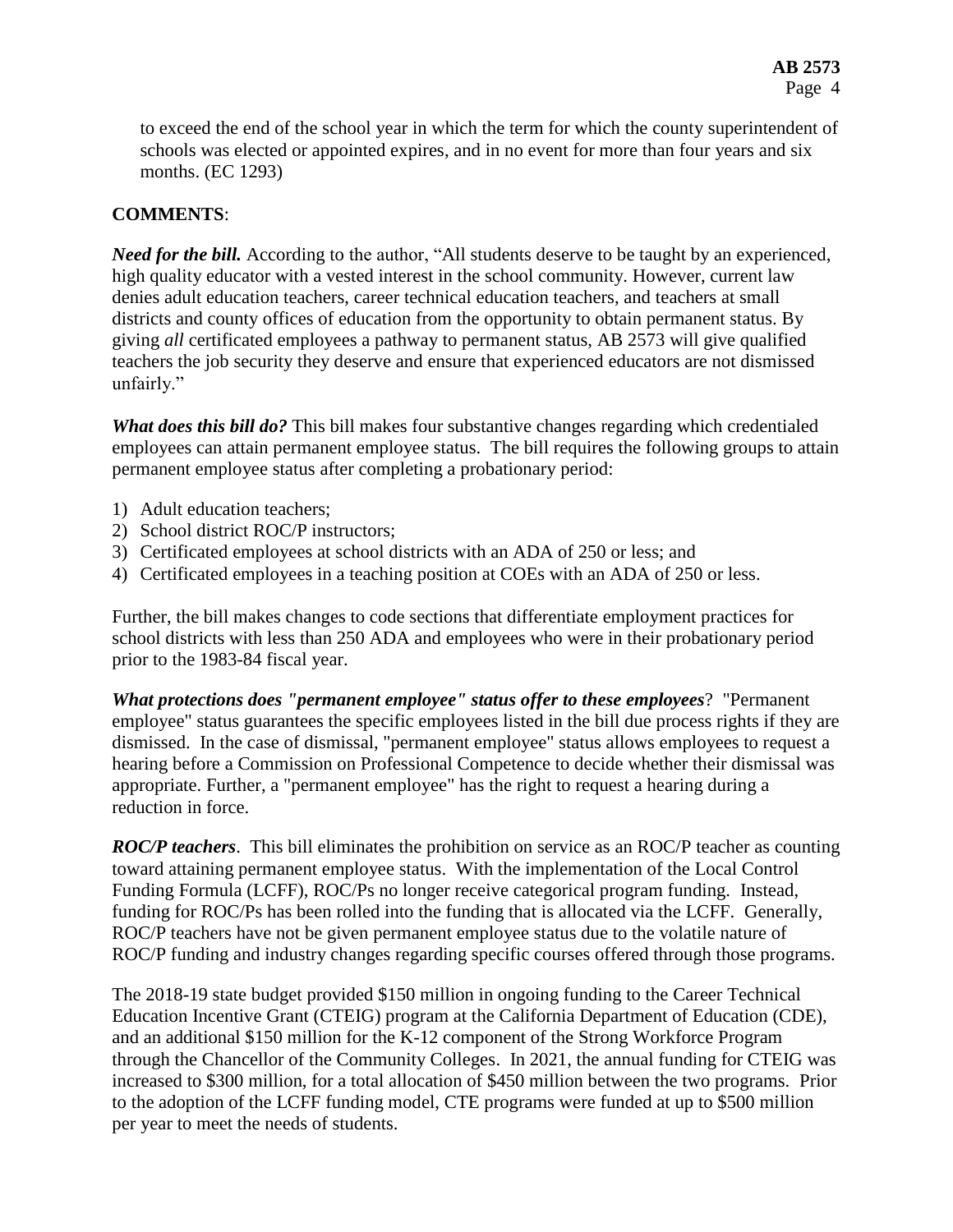*County offices and districts with less than 250 ADA.* There are 22 COEs with less than 250 ADA and approximately 211 school districts with less than 250 ADA. This bill will affect those 211 school districts by requiring that all certificated employees attain permanent employee status after a probationary period. Additionally, at the 22 COEs with less than 250 ADA, certificated employees in a teaching position will earn permanent status after 2 years, instead of after 3 years.

*Adult education teachers*. In general, adult education has been funded in California by "categorical" or restricted state funding. Currently, these funds are from the "California Adult Education Program (CAEP)" (formerly known as the "Adult Education Block Grant"). This funding distinguishes adult education from K-12 funding, which is not restricted for the most part, and which is also considered part of the constitutionally-mandated "regular" education program of a district. Some confusion in the field exists, however, the California Department of Education's August 1, 2017 CAEP Guide does state that CAEP is not a grant, but rather is an ongoing state apportionment that can be used in future years to hire permanent staff, teachers and faculty.

In a July 7, 2020, court ruling on *United Teachers Los Angeles, et al. v. Los Angeles Unified School District, et al.,* the court concluded, "The simple facts are that (a) adult education is not part of District's regular K-12 responsibilities and (b) sections 8530 and 66010.3 only require District to be responsible for adult instruction to the extent of state support. Adult education is not District's 'regular' work within the meaning of *Kamin* and *Zalac*. While CAEP's categorical funding may swallow the vast majority of adult education and preclude tenure for an entire field of teachers, this is a policy issue that was addressed in *Zalac*: 'While the increasing use of special educational programs to supplement school district funding may raise questions as to whether the reach of section 44909, and the number of teachers being denied credit towards tenure, is extending farther than desirable, these are questions properly address to the Legislature rather than to the courts. [Los Angeles Unified School District Division of Adult and Career Education] (DACE) is a categorically funded program not required by state statute under section 44909.'" Because of this ruling, Section 44909 can be used to deny permanent status to all teachers of adult education.

Under this bill, adult education teachers who work 60% of a full time assignment or less will remain ineligible for permanent status. Under Section 44929.25, adult education teachers who work 18 hours/week or less of classes (60% of a full time assignment or less) must be classified as temporary and cannot acquire permanent or probationary status.

*Obsolete code sections.* This bill deletes education code sections that only apply to employees whose probationary period commenced prior to the 1983-84 fiscal year and education code sections that apply to COEs and school districts with more or less than 250 ADA. The author's intent is to eliminate any education code sections that apply different rules to COEs and districts with more or less than 250 ADA so that all local education agencies follow the same requirements.

*Recommended committee amendments*. *Staff recommends the bill be amended to* clarify what would happen for current employees at COEs and school districts, should this bill go into effect by specifying that people who have been employed less than 2 years will become permanent if re-elected to a third year, and those that have been re-elected to a third year will be granted permanent status.

*Arguments in support.* The California Labor Federation states, "California's students need a stable, experienced, and high-quality workforce of educators to help them reach their full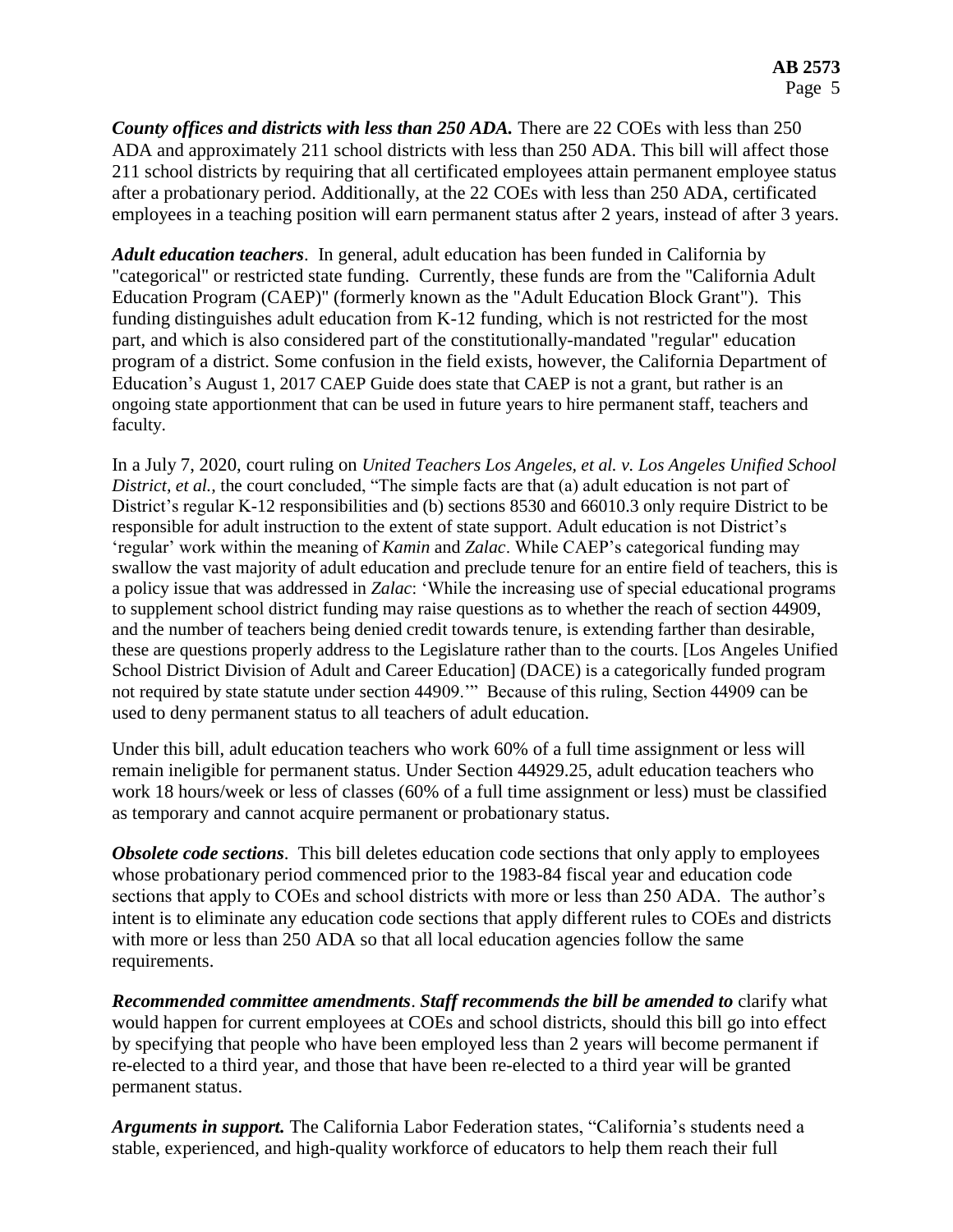potential. Current law prohibits employers from securing stability for students and educators. AB 2573 will ensure that deserving educators and school employees in all districts and county offices of education serving in a position requiring certification will be classified as permanent employees following the completion of a probationary period."

*Arguments in opposition*. The CTE Joint Powers Authority Coalition states, "It is not hyperbole to say that if Education Code Section 44910 is repealed by AB 2573, that it will likely mean the end of ROC/Ps in just a matter of years because it would remove our ability to properly respond to the needs of the labor market and industry. Furthermore, our JPAs are consortia that provide CTE pathways and courses for our students, but we do not receive direct state funding for our programs. We rely on the competitive CTE Incentive Grant and K12 Strong Workforce Program for much of our funding, and as a result, the flexibility in current statute also is needed so that we may adjust the level of services and coursework we offer to conform with our funding level in any given year. The current flexibility in statute is what allow our programs, and more importantly, our students to thrive."

*Related legislation*. AB 388 (Medina) of the 2021-22 Session would have made changes regarding which credentialed employees can attain permanent employee status, and deleted sections that differentiate employment practices for school districts with less than 250 ADA and employees who were in their probationary period prior to the 1983-84 fiscal year. This bill was held in the Senate Appropriations Committee.

AB 2682 (Medina) of the 2019-20 Session would have extended permanent employee status to all nonsupervisory, non-management employees who work in positions requiring certification in school districts and COEs. This bill was held in the Assembly Education Committee.

AB 753 (Medina) of the 2015-16 Session would have extended permanent employee status to all nonsupervisory, non-management employees who work in positions requiring certification in school districts and COEs. This bill was held in the Assembly Appropriations Committee.

AB 1619 (Gonzalez) of the 2013-14 Session would have made changes, as of July 1, 2015, regarding which credentialed employees could attain permanent employee status. This bill was held in the Senate Education Committee.

AB 165 (Cohn) of the 2001-02 Session would have required COEs serving at least 250 average daily attendance to grant permanent status to a non-supervisory, nonmanagement employees who work in positions requiring certification, if the individual works two consecutive school years and is rehired for the next (third) year. This bill was held in the Assembly Appropriations Committee.

## **REGISTERED SUPPORT / OPPOSITION**:

## **Support**

California Federation of Teachers California Labor Federation, Afl-cio California Teachers Association San Diego Unified School District